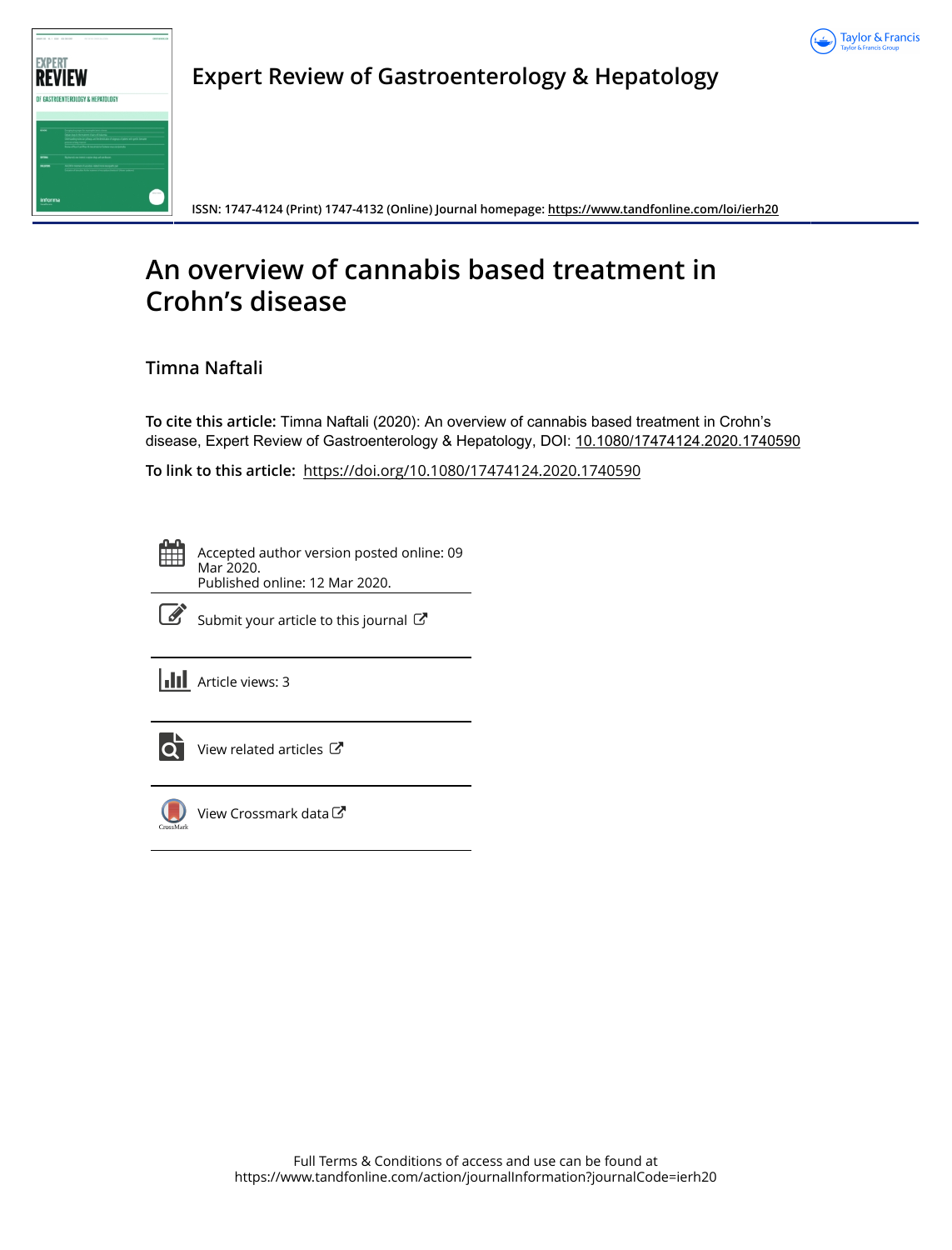## REVIEW

# An overview of cannabis based treatment in Crohn's disease

## Timna Naftali

Institute of Gastroenterology and Hepatology, Meir Medical Center, Kfar Saba, Israel; Sackler School of Medicine, Tel Aviv University, Tel Aviv, Israel

#### **ABSTRACT**

Introduction: Cannabis use among inflammatory bowel disease (IBD) patients is common. There are many studies of various laboratory models demonstrating the anti–inflammatory effect of cannabis, but their translation to human disease is still lacking.

Areas covered: The cannabis plant contains many cannabinoids, that activate the endocannabinoid system. The two most abundant phytocannabinoids are the psychoactive Tetrahydrocannabinol (THC), and the (mostly) anti–inflammatory cannabidiol (CBD). Approximately 15% of IBD patients use cannabis to ameliorate disease symptoms. Unfortunately, so far there are only three small placebo controlled study regarding the use of cannabis in active Crohns disease, combining altogether 93 subjects. Two of the studies showed significant clinical improvement but no improvement in markers of inflammation. Expert opinion: Cannabis seems to have a therapeutic potential in IBD. This potential must not be neglected; however, cannabis research is still at a very early stage. The complexity of the plant and the diversity of different cannabis chemovars create an inherent difficulty in cannabis research. We need more studies investigating the effect of the various cannabis compounds. These effects can then be investigated in randomized placebo controlled clinical trials to fully explore the potential of cannabis treatment in IBD.

# ARTICLE HISTORY

Received 26 January 2020 Accepted 6 March 2020

Taylor & Francis Taylor & Francis Group

Check for updates

#### **KEYWORDS**

Cannabis; marihuana; Crohn's disease; ulcerative colitis; inflammatory bowel disease

#### 1. Introduction

<span id="page-1-1"></span><span id="page-1-0"></span>Crohn's disease is a chronic idiopathic inflammatory bowel disease with an annual incidence ranging from 3 to 20 cases per 100,000 [[1](#page-4-0)]. Unfortunately, there is no cure for CD, most patients require continuous medical treatment and about 50% of patients will require surgery within 10 years of diagnosis [\[2](#page-4-1)]. It is therefore of little wonder that patients with Crohns disease turn to alternative modes of treatment, including the use of cannabis to ameliorate disease symptoms. Cannabinoids, through their effect on the endocannabinoid system, have indeed been shown in various laboratory models to have an anti–inflammatory effect, but the question as to whether cannabis can reduce inflammation in the gut remains open.

#### 1.1. Endocannabinoids and phytocannabinoids

<span id="page-1-4"></span><span id="page-1-3"></span><span id="page-1-2"></span>The Cannabis plant contains dozens of different cannabinoids, terpenes, pinenes, flavonoids, and other compounds – nearly 500 different chemicals [\[3](#page-4-2)[,4](#page-4-3)]. The main psychoactive compound is THC, first isolated by Gaoni and Mechoulam in 1964 [\[5](#page-4-4)]. Another compound of particular interest is cannabidiol (CBD) which is a compound lacking psychoactive effect but demonstrating an anti–inflammatory effect in various models of experimental colitis [\[6\]](#page-4-5). Other cannabinoids, such as cannabigerol (CBG), also demonstrated beneficial effect in murine models of colitis [[7](#page-4-6)]. The cannabis plant also contains terpenes, pinenes and flavonoids which may have additional effects. Therefore, different cannabis plants are described as different chemovars rather than as different strains [\[8,](#page-4-7)[9\]](#page-4-8). Three

<span id="page-1-8"></span><span id="page-1-6"></span>monoterpenes, limonene, β-myrcene, and α-pinene, and two sesquiterpenes, caryophyllene and humulene, are abundant in the majority of cannabis chemovars [[10](#page-4-9)]. Some terpenes are more common in THC rich chemovar whereas others are more common in CBD rich chemovars [[8\]](#page-4-7). As more knowledge about the medical use of cannabis is accumulating, it is becoming clearer that data should also be collected about the specific composition of the cannabis used.

<span id="page-1-13"></span><span id="page-1-12"></span><span id="page-1-11"></span><span id="page-1-10"></span><span id="page-1-9"></span>Phytocannabinoids achieve their effect by activating the endogenous endocannabinoid system (ECS). This system exists in all mammals and in almost every organ. The system is comprised of the cannabinoid receptors CB1 and CB2, (and probably other receptors including TRPV1, GPR55 and GPR119) their ligands anandamide and 2-arachidonyl glycerol (2-AG) [\[11](#page-4-10)], and the enzymes that synthesize and degrade them [[12\]](#page-4-11). In the nervous system, endocannabinoids are released by post-synaptic neurons and act as retrograde synaptic signals, which regulate neurotransmission [[13](#page-4-12)], however, endocannabinoids are found in almost every organ, including gastrointestinal tract, heart, liver, adipose tissue, lungs, adrenal glands, smooth and skeletal muscle, male and female reproductive systems, bone and skin [\[14\]](#page-4-13). The actions of the ECS appear to be largely homeostatic. In the GI tract the ECS has an important role in peripheral regulation of visceral pain, nausea and vomiting, motility, permeability and inflammation [\[12\]](#page-4-11). Phytocannabinoids, by activating the ECS, lead to the same effects. Therefore, it is no wonder that they can bring symptomatic relief in IBD, and many animal models have shown also improvement in inflammation [[15\]](#page-4-14).

<span id="page-1-7"></span><span id="page-1-5"></span>CONTACT Timna Naftali a timnanaftali@gmail.com Department of Gastroenterology, Meir Medical Center, 59 Tshernichovsky St., Kfar Saba, Israel © 2020 Informa UK Limited, trading as Taylor & Francis Group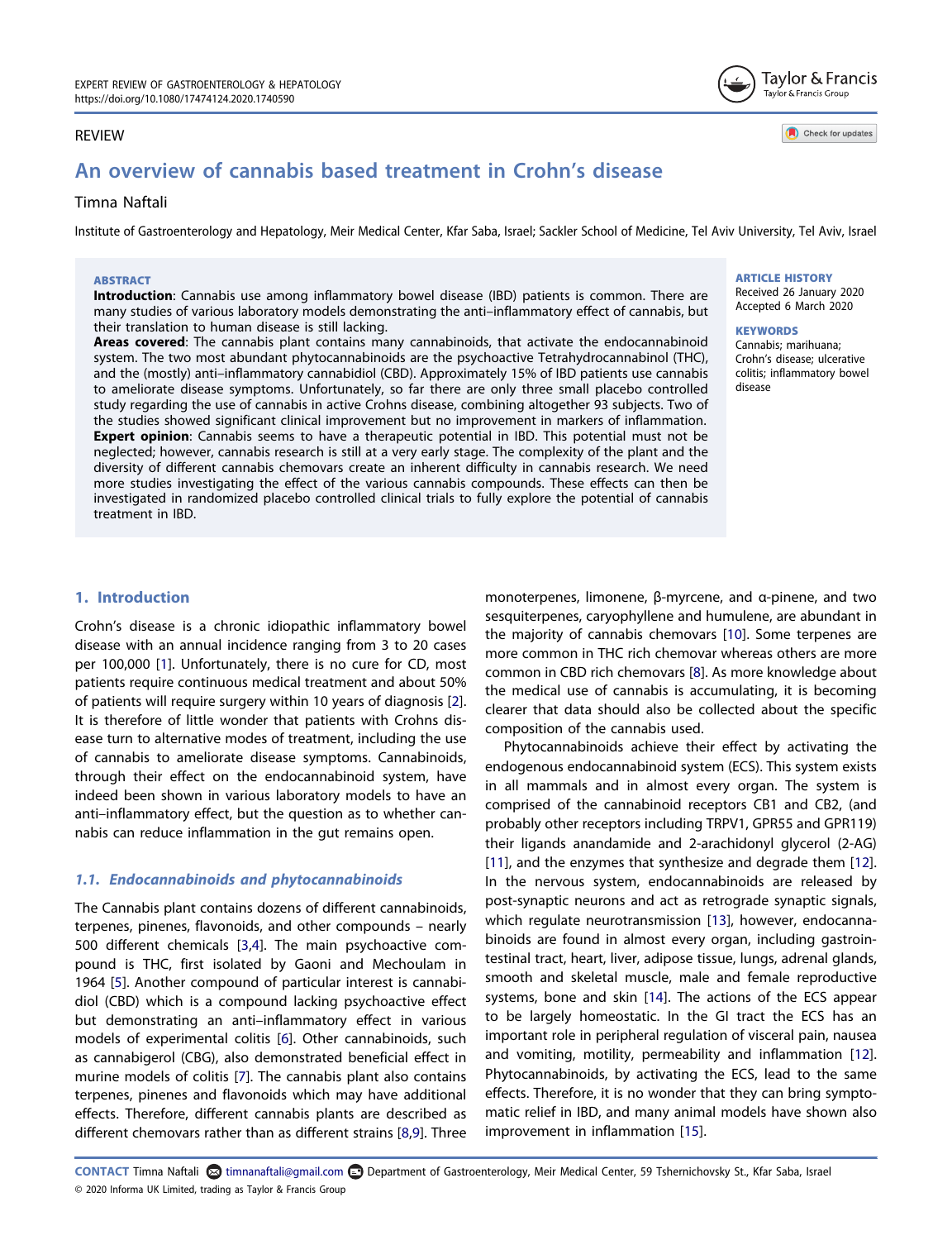#### Article Highlights

- The endocannabinoid system has an important role in the regulation of gastrointestinal function, including pain, motility, permeability and inflammation.
- Phytocannabinoids activate the endocannabinoid system. This activation may have a beneficial effect in inflammatory bowel disease.
- Anecdotal reports inform us that about 15% of IBD patients use cannabis to ameliorate their symptoms, but the large variation between different cannabis chemovars and different modes of cannabis consumption make cannabis studies inherently difficult.
- Randomized controlled studies regarding cannabis use in Crohns disease indicate a beneficial effect but they are still few and small. Larger studies are urgently needed.

## 1.2. Manipulations of the endocannabinoid system in models of inflammatory bowel disease

Many studies regarding the effect of cannabinoids using both in vitro and in vivo models of IBD have shown that cannabinoids have an anti–inflammatory effect.

<span id="page-2-1"></span><span id="page-2-0"></span>In a model of DNBS to induced colitis CB1 knockout mice developed more sever and extensive colitis then wild type mice, colitis was worsened by pharmacological blockade of the CB1 receptor, and treatment of wild type mice with HU-210 (a synthetic CB1 and CB2 receptor agonist) improved DNBS colitis [\[16](#page-4-15)]. These findings were further supported by showing that mice with genetic deletion of either CB1 or CB2 or both CB1 and CB2, developed worse TNBS induced colitis then wild-type mice [\[17](#page-4-16)]. Intra-peritoneal injection of CBD (5–10 mg/kg) reduced colonic inflammation and weight loss in mice with DNBS colitis [\[18](#page-4-17)]. CBD was further tested in the same model of TNBS induced colitis comparing intra-peritoneal, intra-rectal and oral administration, showing improvement of colitis in the intraperitoneally or rectally treated mice but not in the orally treated mice [\[19\]](#page-4-18). In a study that compared CBD alone, THC alone, or both THC and CBD to sulfasalazine, a significant decrease in the extent of macroscopic damage to the colon was demonstrated [\[20](#page-4-19)].

<span id="page-2-4"></span><span id="page-2-3"></span><span id="page-2-2"></span>In a different model of oil of mustard and dextran sulfate sodium induced colitis the synthetic cannabinoids agonists ACEA (a CB1 receptor agonist) and JWH-133 (a CB2 receptor agonist), were shown to have a protective effect [\[21](#page-4-20)].

<span id="page-2-5"></span>Intra-peritoneal administration of Inhibitor to monoacylglycerol lipase (MAGL), the enzyme responsible for the degradation of 2-AG, was also associated with a reduction in both microscopic and histological inflammation in a model of TNBS colitis in mice. This effect was abolished when either CB1 or CB2 receptor antagonists were added [[22\]](#page-4-21).

<span id="page-2-6"></span>Cholera toxin induced diarrhea in mice was improved by administration of the endogenous cannabinoid, Anandamide, as well as by selective CB1 receptor agonists. These agonists produced a significant dose-dependent inhibition of fluid accumulation in the small intestine [\[23](#page-4-22)].

<span id="page-2-7"></span>In summary, these studies and many others have sown that activation of the endocannabinoid system, by either synthetic agonists, phytocannabinoids, or inhibition of endocannabinoid degradation, will ameliorate bowel inflammation. On the other hand, inhibition of the endocannabinoid system by knockout of cannabinoid receptors or by cannabinoid antagonists, will worsen bowel inflammation [\[13](#page-4-12)].

#### 1.3. Observational trials of cannabis use in IBD

<span id="page-2-11"></span><span id="page-2-10"></span><span id="page-2-9"></span><span id="page-2-8"></span>There are many anecdotal reports of cannabis use by patients with IBD [\[24,](#page-5-0)[25](#page-5-1)] but most of them are limited to exploring the prevalence of cannabis use, with very little data about the dose of cannabis used, mode of consumption, and the effect, if any, of cannabis use on disease activity. Safety and side effects are also not addressed in most of the studies. Compared with the non-IBD population, patients with IBD report more Cannabis use, 74.4% (125/168) vs 48.3% (28/58) (P < 0.001) and improvement of pain, appetite and diarrhea [[26](#page-5-2)]. A population based analysis of patterns of cannabis use among 2,084,895 subjects with IBD and 2,013,901 control subjects showed that subjects with IBD had a higher incidence of ever having used cannabis, started using at a younger age and used a heavier amount per day [\[27\]](#page-5-3). When questioning IBD patients about cannabis use, 17.6% of respondents were current users, and the use of Cannabis for more than 6 months was a strong predictor of requiring surgery (odds ratio = 5.03, 95% confidence  $interval = 1.45-17.46$  [[28](#page-5-4)]. Contrary to that, in two propensity matched retrospective cohort studies, Mbachi et al compared the prevalence of Crohn's and ulcerative colitis (UC) related complications amongst patients who were cannabis users and non-users. In the Crohns study they observed that Cannabis users were less likely to develop disease related complications such as intrabdominal abscess, active fistulizing disease, need for blood transfusion, colectomy and need for parenteral nutrition. Sadly, they also observed that concurrent psychiatric diseases were significantly higher among cannabis users [\[29\]](#page-5-5). In the UC study prevalence of partial or total colectomy was lower in cannabis users compared to nonusers (4.4% vs 9.7%,  $P = .010$ ) [\[30\]](#page-5-6). These retrospective population based studies indicate that cannabis use may be beneficial in IBD, however they are limited by their retrospective nature and the lack of accurate information about disease activity response and the mode and dose of cannabis used by the patients.

<span id="page-2-13"></span><span id="page-2-12"></span>In an observational study we reported the duration and dose of cannabis use as well as the influence on disease activity index. Crohn's disease patients (No 30) who were using licensed medical cannabis for an average period of 2.14 years participated in the study. The THC dose was between 0.5–1.5 mg/day, and we observed significant reduction in the Harvey Bradshaw index, from  $14 \pm 6.7$  to  $7 \pm 4.7$  (P < 0.001) [[31](#page-5-7)].

<span id="page-2-15"></span><span id="page-2-14"></span>An observational study of 127 IBD patients who were using medical cannabis by license from the ministry of health found that most patients were satisfied with a monthly dose of 30 grams of cannabis flowers and that 70% were consuming cannabis by smoking it [\[32\]](#page-5-8). The average Harvey Bradshaw index improved from 14  $\pm$  6.7 to 7  $\pm$  4.7 (p < 0.001) during a median follow up of 44 months (IQR 24–56 months). However, since patients are using many different varieties of cannabis, with different content of cannabinoids, obtaining more accurate information is difficult.

#### 1.4. Randomized controlled trials of cannabis use in Crohns disease

A Cochrane review searching for randomized controlled trials comparing any form of cannabis or its cannabinoid derivatives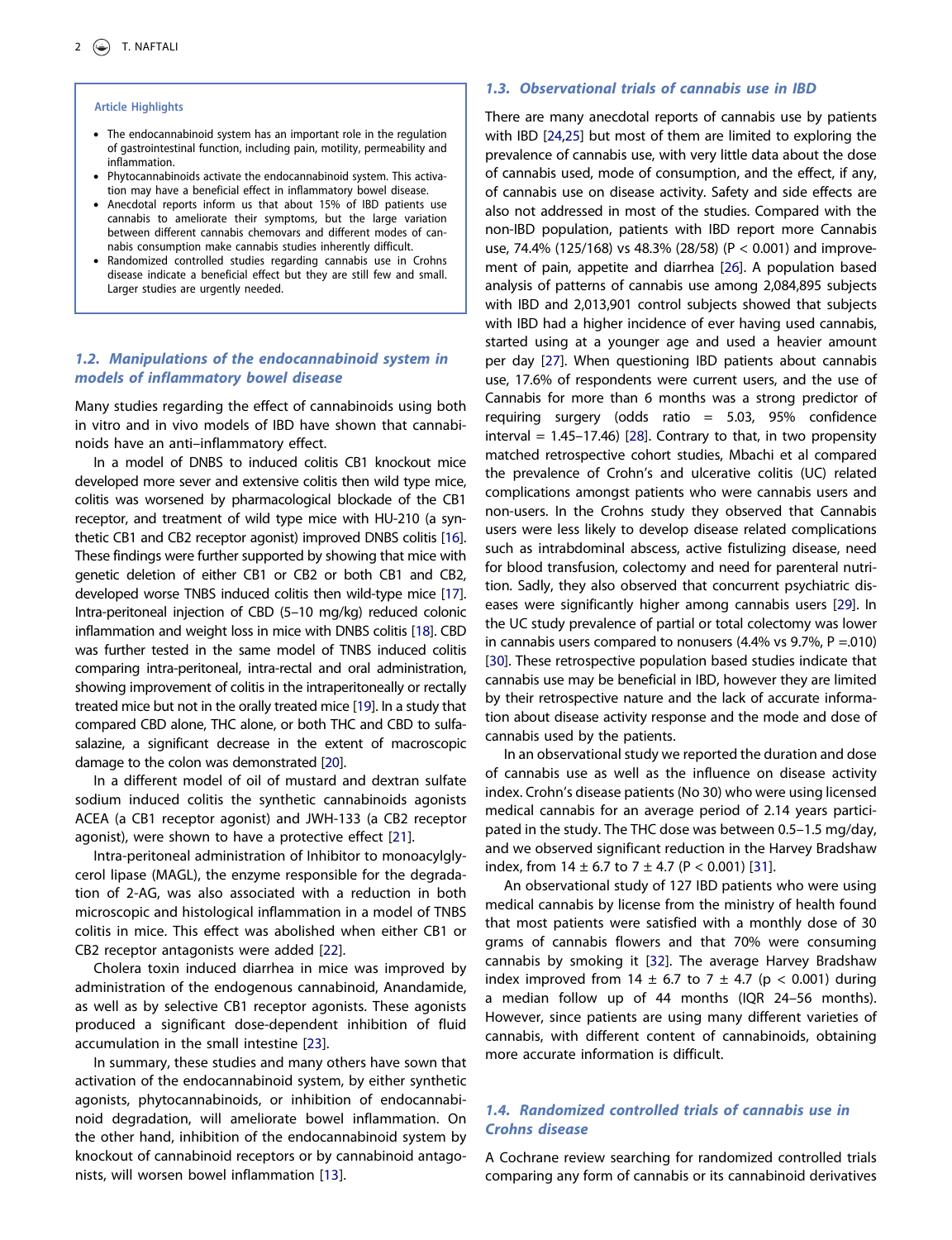(natural or synthetic) to placebo or an active therapy for adults with Crohn's disease identified only 3 trials with 93 participants that matched the search criteria. The authors concluded that no firm evidence regarding the efficacy and safety of cannabis and cannabis oil in adults with active Crohn's disease was established [[33](#page-5-9)].

<span id="page-3-1"></span><span id="page-3-0"></span>The first trial included 20 patients with active Crohn's disease, 11 of whom received cigarettes containing 23% of THC (corresponding to 115 mg THC twice daily) and 10 placebo [[34](#page-5-10)]. Crohn's disease activity index (CDAI) was reduced from 330  $\pm$  105 to 152  $\pm$  109 in the study group whereas in the placebo group the change was not significant – from  $373 \pm 94$ to 306  $\pm$  143; (p between groups < 0.005).

The second trial included in the Cochrane review inspected the use of CBD in active Crohn's disease. Forty per cent (4/10) of cannabis oil participants achieved remission at 8 weeks compared to 33% (3/9) of the placebo participants ( $p = non$ significant). CRP at the end of the study was  $2.2 \pm 0.8$  in the study group versus  $3.9 \pm 0.7$  mg/dl in the placebo group (p = 0.3). These negative results could be due to the small dose that was used – 20 mg/day of CBD, or to the oral ingestion, or maybe CBD really does not have an effect in Crohn's disease [\[35\]](#page-5-11).

<span id="page-3-2"></span>The third trial investigated the efficacy of oral cannabinoid ingestion, aiming to investigate the efficacy of smaller doses of THC and higher doses of CBD. It was again a double blind placebo controlled study in which patients with active Crohn's disease were given cannabis oil with a ratio of CBD:THC of 4:1. The study included 46 patients, 23 in each group, 31 males (62%). Average age was 35  $\pm$  12. CDAI before the treatment was 288.4  $\pm$  78.0 and 298.5  $\pm$  112.2. After eight weeks of treatment the CDAI was 143.1  $\pm$  96.0 and 209.5  $\pm$  113.0 in the cannabis and placebo groups, respectively ( $p < 0.05$ ). Remission (CDAI <150) was achieved in 65% of the cannabis group and 35% of the placebo group. Median quality of life score after 8 weeks was 90.1(IQR 83–102) in the cannabis group and 76 (IQR 68-92) in the placebo group ( $p < 0.05$ ). CRP before treatment was  $3.1 \pm 4.4$  mg/dl and  $3.6 \pm 5.4$  mg/dl, after treatment it was  $2.4 \pm 8$  mg/dl and  $4.1 \pm 8.8$  mg/dl in the cannabis and placebo groups, respectively ( $p = 0.40$ ). Calprotectin before treatment was  $182 \pm 133$  and  $122 \pm 91$ , after treatment it was 170  $\pm$  115.6 and 137  $\pm$  115 in the cannabis and placebo groups, respectively ( $p = 0.76$ ). SES-CD was 9.5  $\pm$  6.5 and 11.9  $\pm$  6 before treatment and 7.17  $\pm$  6 and 9.8  $\pm$  5.4 after treatment in the cannabis and placebo groups, respectively ( $p = 0.17$ ) [[36,](#page-5-12)[37](#page-5-13)].

#### <span id="page-3-3"></span>1.5. Adverse effects

<span id="page-3-6"></span><span id="page-3-5"></span><span id="page-3-4"></span>The popular opinion is that cannabis is a harmless substance, inducing pleasure and tranquility, and access to it should not be regulated or considered illegal. In reality, cannabis is not devoid of adverse effects. First and foremost, long-term cannabis use can lead to addiction. Indeed, approximately 9% of those who experiment with marijuana will become addicted [[38](#page-5-14)] Cannabis withdrawal syndrome was indeed described, with symptoms that include irritability, sleeping difficulties, dysphoria, craving, and anxiety [[39](#page-5-15)]. The regular use of cannabis in adolescents was shown to impaired neural connectivity in specific brain regions [\[40](#page-5-16)[,41\]](#page-5-17). Imaging studies in persons <span id="page-3-7"></span>who use cannabis regularly from an early age revealed decreased activity in prefrontal regions and reduced volumes in the hippocampus [[42](#page-5-18)]. Exposure to cannabis impairs driving ability; and poor performance in controlled driving-simulation studies was correlated with blood THC levels [\[43](#page-5-19)].

<span id="page-3-8"></span>Most cannabis users prefer to use it by smoking, and many mix it with tobacco. Although the effect of cannabis on lung cancer is difficult to separate from the effect of tobacco, there is ample evidence that cannabis smoking causes chronic bronchitis and increased rates of respiratory infections and pneumonia [\[44\]](#page-5-20). Cannabis use may also impair cognitive function; consequently, academic achievements of students who use cannabis regularly could deteriorate [[45\]](#page-5-21).

<span id="page-3-11"></span><span id="page-3-10"></span><span id="page-3-9"></span>Cannabis can induce hyperemesis, producing the Cannabinoid hyperemesis syndrome (CHS) which presents with cyclical emetic episodes and compulsory hot bathing [[46\]](#page-5-22). In a study examining hospital discharge data before and after the U.S. Department of Justice liberalization of cannabis use in 2009, the authors demonstrated a significant increase in the diagnosis of cannabis dependency (17.9%) and persistent vomiting (8%) [\[47\]](#page-5-23). This study illustrates how cannabis liberalization is proceeding without addressing the possible effect on public health.

#### <span id="page-3-12"></span>2. Conclusion

Cannabis use among IBD patients is common and anecdotal evidence seems to demonstrate that it may be beneficial. However, good quality randomized controlled studies are needed to further explore the question as to whether the observed benefit of cannabis reflects symptomatic improvement or a real effect on inflammation. The results of these studies will determine whether cannabis will have a future role in the treatment of IBD.

#### 3. Expert opinion

<span id="page-3-13"></span>Current treatment of Crohns disease is unsatisfactory as only 40–60% of patients are responding [\[48\]](#page-5-24). If cannabis treatment has any potential, we simply cannot afford to ignore it.

The endocannabinoid system (ECS) has an important physiological role in modulating GI function, therefore, the possibility of developing treatment options that are based on ECS manipulation has a sound basis. Many studies in laboratory and animal models indicated that stimulating the ECS can ameliorate IBD. Randomized controlled studies are needed to provide the missing link between laboratory models and human disease. Unfortunately, the studies conducted thus far are small, and although they clearly indicate that cannabis induces clinical improvement in Crohns disease they do not demonstrate an objective improvement of markers of inflammation or endoscopic findings. It is paramount that welldesigned RCTs with larger sample sizes be conducted to explore the therapeutic potential of cannabis based treatment.

<span id="page-3-14"></span>Cannabis research is at a very early stage and there are still many questions to be answered. We need to better understand cannabis mode of action, to learn which cannabinoids or cannabinoids combinations are the most effective ones, and which doses are required. Since the smoking of cannabis is associated with chronic bronchitis symptoms and large airway inflammation [[49\]](#page-5-25) we need to develop modes of cannabis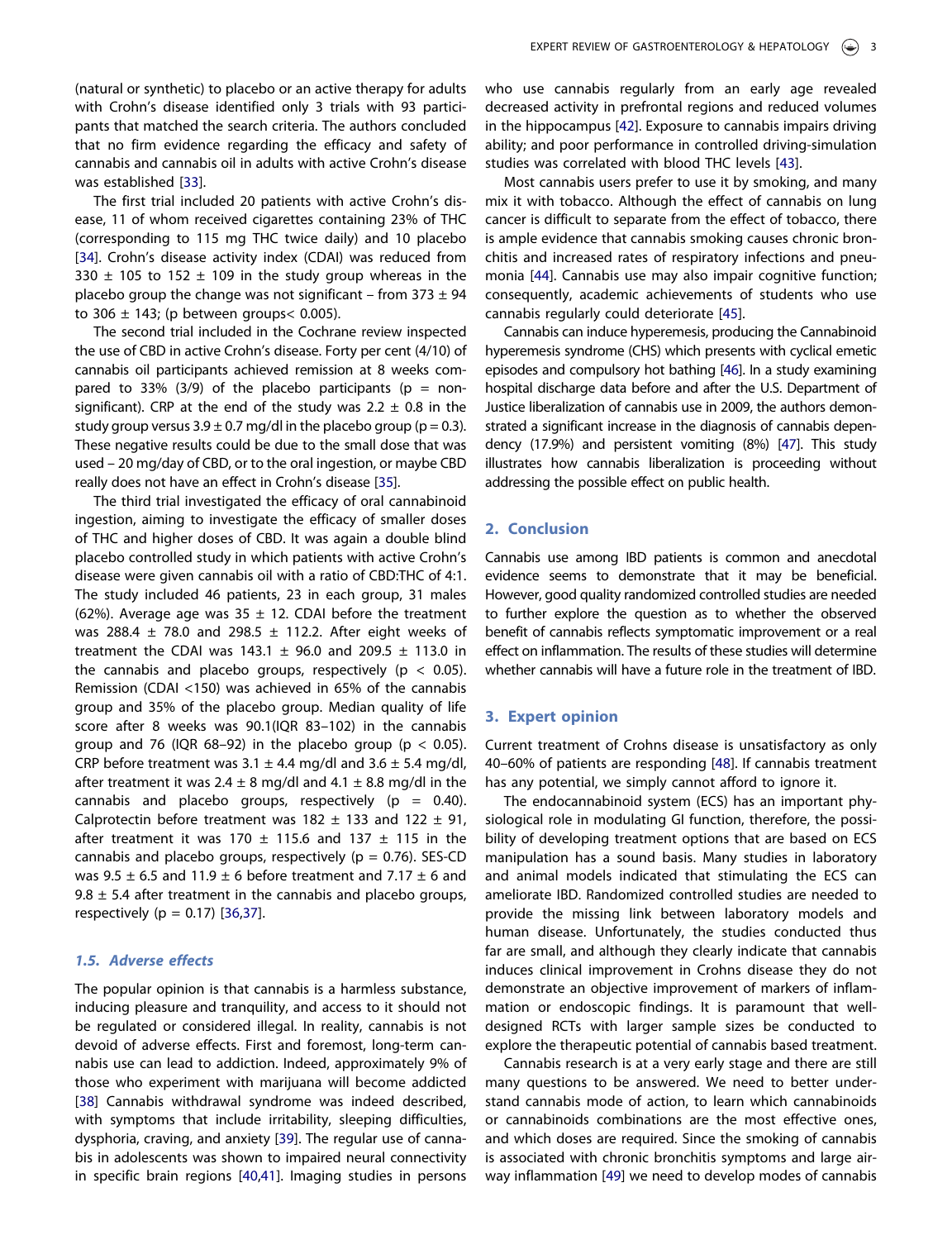consumption other than smoking. The current diversity and instability of cannabis products is not acceptable when providing medical treatment. Once we know which cannabinoids (or their combinations) are most effective, we will have to manufacture products at a pharmaceutical quality. Cannabis is a psychoactive drug that may induce addiction, but many cannabinoids such as CBD and CBG do not have a psychoactive effect. Research should focus on these cannabinoids in the hope that they will show anti–inflammatory activity without the undesirable central effect. Not less important is the monitoring of safety and side effects.

Cannabis research is blocked by many factors: cannabis is a schedule 1 drug and as such its use in clinical trials is limited. The medical community, quite rightly, refuses to adopt a treatment with so little evidence. Public opinion, on the other hand, regards the anecdotal data as a sound evidence of the efficacy of cannabis for the treatment of almost anything. The growing legitimacy of cannabis and the legalization of its use in many states created the current anomaly that, despite the lack of sound evidence, patients can get cannabis to treat their disease, but physicians cannot conduct proper research to investigate potential therapeutic uses.

Another inherent difficulty lies in the diversity of cannabis products. There are about 100 different cannabinoids, and they need to be tested for their possible effects. Other components of the cannabis plant also need to be tested, and then their various combinations with possible synergism between them will need to be investigated. This is obviously a huge task but if the effective cannabinoids will be identified and isolated, then we will be able to produce cannabis based medicine.

Cannabis research will continue, and hopefully will lead to the addition of another treatment option for Crohn's disease.

#### Funding

This paper was not funded.

#### Declaration of Interest

T Naftali is a consultant to STERO Biotechnology, a company that supplies CBD for medical use. The authors have no other relevant affiliations or financial involvement with any organization or entity with a financial interest in or financial conflict with the subject matter or materials discussed in the manuscript apart from those disclosed.

#### Reviewer Disclosures

Peer reviewers on this manuscript have no relevant financial or other relationships to disclose.

#### **References**

Papers of special note have been highlighted as either of interest (•) or of considerable interest (••) to readers.

- <span id="page-4-0"></span>1. Molodecky NA, Soon IS, Rabi DM, et al. Increasing incidence and prevalence of the inflammatory bowel diseases with time, based on systematic review. Gastroenterology. [2012;](#page-1-0)142(1):46–54.
- <span id="page-4-1"></span>2. Torres J, Bonovas S, Doherty G, et al. ECCO guidelines on therapeutics in Crohn's disease: medical treatment. J Crohns Colitis. [2020](#page-1-1) Jan 1;14(1):4–22.
- <span id="page-4-2"></span>3. Russo EB. Taming THC: potential cannabis synergy and phytocannabinoid-terpenoid entourage effects. Br J Pharmacol. [2011](#page-1-2);163(7):1344–1364.
- •• Provides a through explanation of the biology and potential of phytocannabinoid
- <span id="page-4-3"></span>4. Gertsch J, Pertwee RG, Di Marzo V. Phytocannabinoids beyond the Cannabis plant—do they exist? Br J Pharmacol. [2010](#page-1-2);160 (3):523–529.
- <span id="page-4-4"></span>5. Gaoni Y, Mechoulam R. Isolation, structure and partial synthesis of an active constituent of hashish. J Am Chem Soc. [1964;](#page-1-3)86 (8):1646–1647.
- •• A mile stone in the cannabinoid research the first isolation and characterization of THC.
- <span id="page-4-5"></span>6. Grotenhermen F, Müller-Vahl K. The therapeutic potential of cannabis and cannabinoids. Dtsch Arztebl Int. [2012](#page-1-4);109(29–30):495–501.
- <span id="page-4-6"></span>7. Borrelli F, Fasolino I, Romano B, et al. Beneficial effect of the non-psychotropic plant cannabinoid cannabigerol on experimental inflammatory bowel disease. Biochem Pharmacol. [2013;](#page-1-5)85 (9):1306–1316.
- <span id="page-4-7"></span>8. Shapira A, Berman P, Futoran K, et al. Tandem mass spectrometric quantification of 93 terpenoids in Cannabis using static headspace (SHS) injections. Anal Chem. [2019;](#page-1-6)91(17):11425–11432.
- <span id="page-4-8"></span>9. Lewis MA, Russo EB, Smith KM. Pharmacological foundations of Cannabis chemovars. Planta Med. [2018](#page-1-7);84(4):225–233.
- <span id="page-4-9"></span>10. Mudge EM, Brown PN, Murch SJ. The terroir of Cannabis: terpene metabolomics as a tool to understand Cannabis sativa selections. Planta Med. [2019;](#page-1-8)85(9–10):781–796.
- <span id="page-4-10"></span>11. Mechoulam R, Ben-Shabat S, Hanus L, et al. Identification of an endogenous 2-monoglyceride, present in the canine gut, that binds to cannabinoid receptors. Biochem Pharmacol. [1995](#page-1-9);50(1):83–90.
- <span id="page-4-11"></span>12. Sharkey KA, Wiley JW. The role of the endocannabinoid system in the brain–gut axis. Gastroenterology. [2016](#page-1-10);151(2):252–266.
- <span id="page-4-12"></span>13. Wilson RI, Nicoll RA. Endogenous cannabinoids mediate retrograde signaling at hippocampal synapses. Nature. [2001](#page-1-11);410(6828):588–592.
- <span id="page-4-13"></span>14. Iannotti FA, Di Marzo V, Petrosino S. Endocannabinoids and endocannabinoid-related mediators: targets, metabolism and role in neurological disorders. Prog Lipid Res. [2016](#page-1-12);62:107–128.
- <span id="page-4-14"></span>15. Leinwand KL, Gerich ME, Hoffenberg EJ, et al. Manipulation of the endocannabinoid system in colitis: a comprehensive review. Inflamm Bowel Dis. [2017](#page-1-13);23(2):192–199.
- •• A comprehensive review of the attempts to use cannabis in the treatment of IBD
- <span id="page-4-15"></span>16. Massa F, Marsicano G, Hermann H, et al. The endogenous cannabinoid system protects against colonic inflammation. J.Clin.Invest. [2004](#page-2-0);113(8):1202–1209.
- <span id="page-4-16"></span>17. Engel MA, Kellermann CA, Burnat G, et al. Mice lacking cannabinoid CB1-, CB2-receptors or both receptors show increased susceptibility to trinitrobenzene sulfonic acid (TNBS)-induced colitis. J Physiol Pharmacol. [2010;](#page-2-1)61(1):89–97.
- <span id="page-4-17"></span>18. Borrelli F, Aviello G, Romano B, et al. Cannabidiol, a safe and non-psychotropic ingredient of the marijuana plant Cannabis sativa, is protective in a murine model of colitis. J Mol Med (Berl). [2009](#page-2-2);87(11):1111–1121.
- <span id="page-4-18"></span>19. Schicho R, Storr M. Topical and systemic cannabidiol improves trinitrobenzene sulfonic acid colitis in mice. Pharmacology. [2012](#page-2-3);89(3–4):149–155.
- <span id="page-4-19"></span>20. Jamontt JM, Molleman A, Pertwee RG, et al. The effects of delta-tetrahydrocannabinol and cannabidiol alone and in combination on damage, inflammation and in vitro motility disturbances in rat colitis. Br.J.Pharmacol. [2010;](#page-2-4)160(3):712–723.
- <span id="page-4-20"></span>21. Kimball ES, Schneider CR, Wallace NH, et al. Agonists of cannabinoid receptor 1 and 2 inhibit experimental colitis induced by oil of mustard and by dextran sulfate sodium. Am J PhysiolGastrointest Liver Physiol. [2006;](#page-2-5)291(2):G364–G371.
- <span id="page-4-21"></span>22. Alhouayek M, Lambert DM, Delzenne NM, et al. Increasing endogenous 2-arachidonoylglycerol levels counteracts colitis and related systemic inflammation. Faseb J. [2011](#page-2-6);25:2711–2721.
- <span id="page-4-22"></span>23. Izzo AA, Capasso F, Costagliola A, et al. An endogenous cannabinoid tone attenuates cholera toxin-induced fluid accumulation in mice. Gastroenterology. [2003](#page-2-7);125(3):765–774.